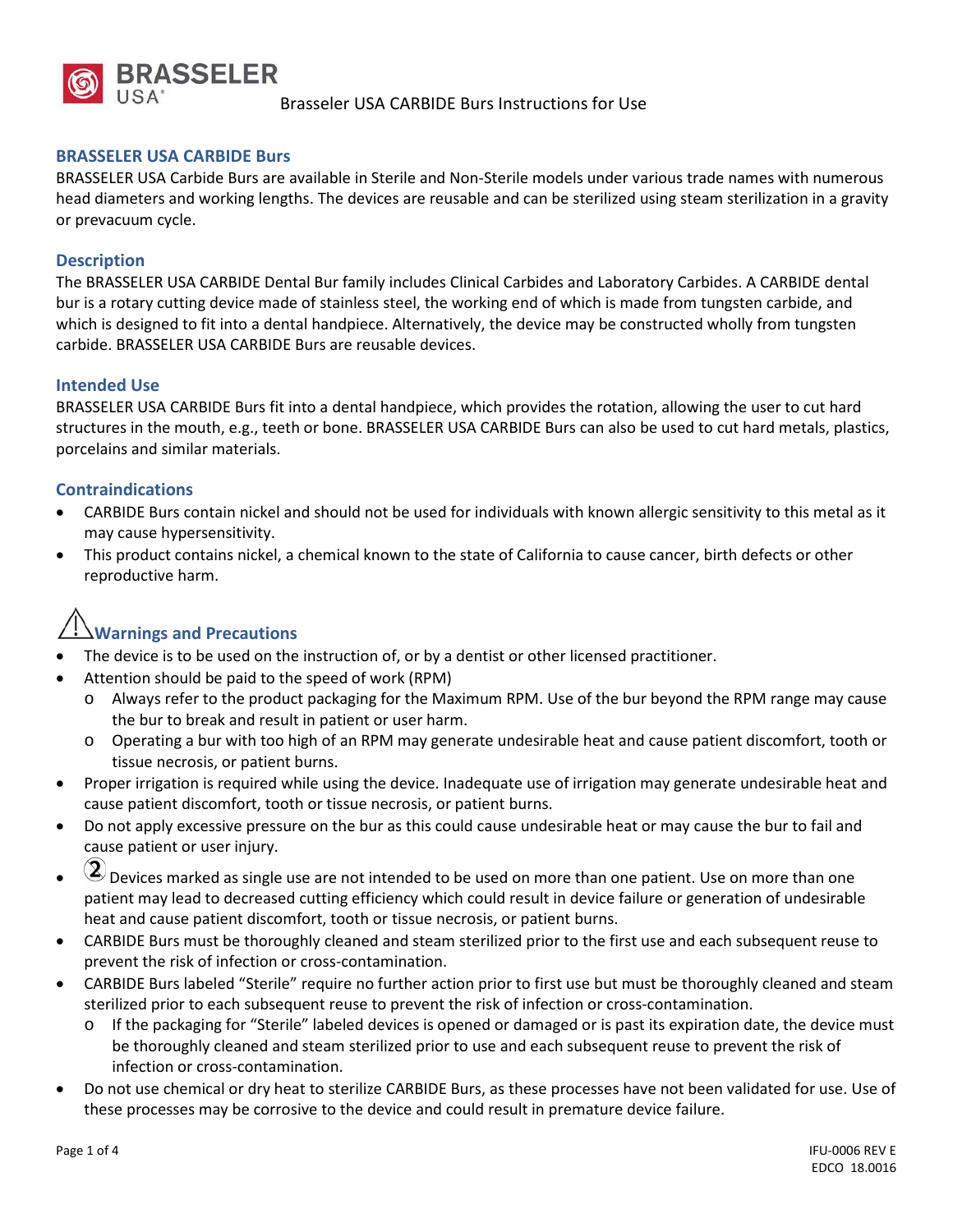

Brasseler USA CARBIDE Burs Instructions for Use

- Proper cleaning is required after use of the device to prevent cross-contamination. Failure to properly remove the accumulated debris may cause the device to break causing patient or user harm or may generate undesirable heat and cause patient discomfort, tooth or tissue necrosis, or patient burns.
- Use a rubber dental dam while using CARBIDE Burs to avoid possible aspiration or swallowing of the device.
- Always wear gloves when handling contaminated instruments to avoid possible infection/cross-contamination.
- Eye protection must be worn to protect against eject particles which could cause user injury.
- Surgical masks must be worn to avoid inhalation of any aerosol or dust generated that could cause possible infection/cross-contamination.
- Carefully read package labels to ensure use of the appropriate device. Failure to do so may cause procedural delays or patient or user injury.
- Failure to follow these instructions may cause the following: preparation site damage, injury to the patient or user, or possible aspiration or swallowing of the CARBIDE Burs.
- Always inspect the burs before use:
	- o Use of worn-out or dull burs could cause undesirable heat or may cause the device to fail.
	- o Use of bent burs could cause vibration that may cause patient discomfort or damage to the preparation site.
- Move the bur continuously when in use to avoid localized heating and/or damage to the bur. Undesirable heat generation can cause patient discomfort, tooth or tissue necrosis, or patient burns.
- Avoid removing the bur at too sharp an angle to avoid leverage and breakage which could cause patient or user injury.
- Maintain handpieces in good working condition to ensure maximum effectiveness of the device. Failure to properly maintain handpieces may lead to procedural delays or injury of the patient or user, aspiration or swallowing of the device or damage to the preparation site due to vibration of a worn chuck or turbine.
- Ensure the bur is fully seated and securely gripped in the handpiece collet prior to use. Failure to do so may cause the device to "walk out" of the handpiece and may lead to injury of the patient or user or aspiration or swallowing of the device.
- Never force a bur (or converter) into a handpiece as this could cause damage to the handpiece collet which could result in procedural delays.
- Ensure that the bur is properly assembled to the converter before operation of the device. Failure to do so may lead to injury of the patient or user or aspiration or swallowing of the device.
- Bur Blocks used to hold the devices for storage and steam sterilization are not intended to maintain sterility of the device. Burs should be stored in the sterilization pouch to prevent cross-contamination.
- Do not force CARBIDE Burs into Bur Blocks as this could cause damage to the bur or cause it to become lodged in the Bur Block.

### **General Instructions**

- 1. Clean and sterilize non-sterile burs in accordance with the validated procedures provided below prior to first use and prior to each reuse.
- 2. Do not force a bur into the handpiece. In case of difficult access, check both handpiece turbine and bur and refer to handpiece instructions for troubleshooting.

| Scope       | These instructions are applicable to all Carbide Dental Burs. They are applicable before initial use and after each                                                              |
|-------------|----------------------------------------------------------------------------------------------------------------------------------------------------------------------------------|
|             | subsequent use. Carbide Burs are provided mechanically clean, but are not sterile (unless labeled "STERILE").                                                                    |
|             | Therefore, Carbide Burs should be sterilized before first use.                                                                                                                   |
| Warnings    | 1. Cleaning agents with chlorine or chloride as the active ingredient are corrosive to stainless steel and must not<br>be used. Cleaning agents with neutral pH are recommended. |
|             | 2. Do not use Cold Sterilizing Methods for the sterilization of Carbide Burs. These agents often contain strong                                                                  |
| Page 2 of 4 | IFU-0006 REV E                                                                                                                                                                   |

### **Cleaning and Sterilization Instructions**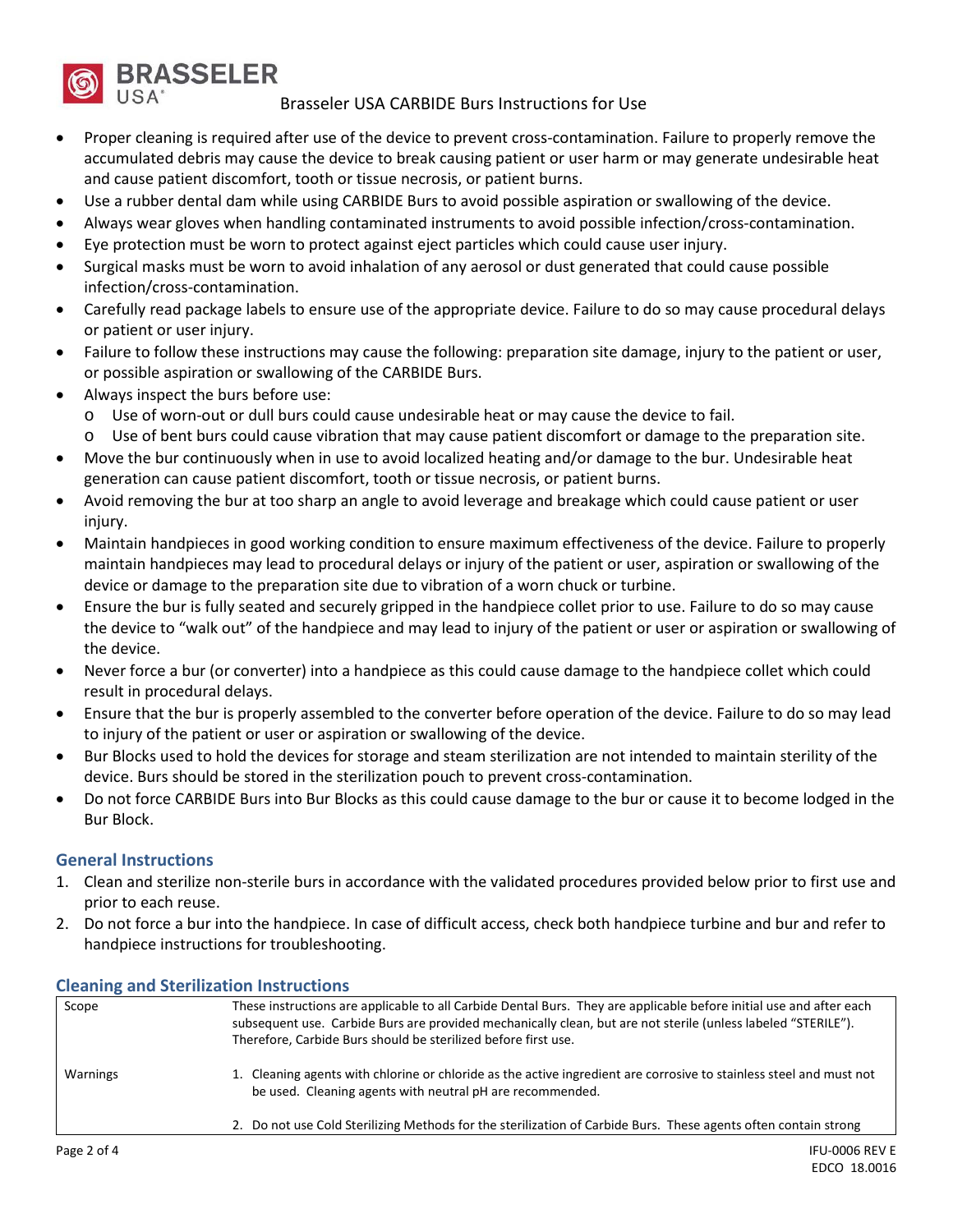

| oxidizing chemicals that may dull or weaken Carbide Burs. |                                                                                                                                                                                                                                                                                                                                                                                                                             |  |  |  |  |
|-----------------------------------------------------------|-----------------------------------------------------------------------------------------------------------------------------------------------------------------------------------------------------------------------------------------------------------------------------------------------------------------------------------------------------------------------------------------------------------------------------|--|--|--|--|
| <b>Reprocessing Limitations</b>                           | The end of life is determined by wear and damage in use. Carbide Burs should be inspected for defects (i.e. broken<br>tips, broken sections on flutes, etc.) during the cleaning process.                                                                                                                                                                                                                                   |  |  |  |  |
| Point of Use                                              | Delay in reprocessing must be kept to a minimum to avoid contaminants drying thereby making cleaning more<br>difficult.                                                                                                                                                                                                                                                                                                     |  |  |  |  |
| Containment/<br>Transportation                            | Carbide Burs can be transported wet or dry and should be protected from damage. If transported wet there is an<br>increased chance of staining or corrosion. Prolonged storage in disinfectant solutions may result in degradation of<br>the product and must be avoided.                                                                                                                                                   |  |  |  |  |
| <b>Manual Cleaning</b><br>Procedure                       | If hand cleaning is the only available option, Carbide Burs should be cleaned in a sink reserved for cleaning<br>instruments.                                                                                                                                                                                                                                                                                               |  |  |  |  |
|                                                           | Rinse the Carbide Bur (and dedicated instrument block, if applicable) under cool running water for at least one (1)<br>minute.                                                                                                                                                                                                                                                                                              |  |  |  |  |
|                                                           | Prepare a fresh bath of neutral-pH cleaning solution (such as Enzol). Follow the cleaning agent's manufacturer's<br>instructions. Immerse the Carbide Bur (and instrument block) and soak for at least ten (10) minutes.                                                                                                                                                                                                    |  |  |  |  |
|                                                           | After soaking, and keeping it immersed, brush thoroughly away from the body using the neutral cleaning agent for<br>at least one (1) minute. Care should be taken to avoid spreading contaminants by spraying or splashing during the<br>brushing process. Use wire brushes with caution as brass particles may result in galvanic corrosion and steel<br>particles may cause discoloration of stainless steel.             |  |  |  |  |
|                                                           | Special care should be taken to clean crevices and other hard-to-reach areas thoroughly. Visually inspect to<br>confirm the removal of debris. Repeat the cycle if needed.                                                                                                                                                                                                                                                  |  |  |  |  |
|                                                           | Thoroughly rinse the Carbide Bur (and instrument block) under running warm water for at least one (1) minute and<br>until visibly clean.                                                                                                                                                                                                                                                                                    |  |  |  |  |
|                                                           | Dry the device using a non-shedding wipe or clean compressed air.                                                                                                                                                                                                                                                                                                                                                           |  |  |  |  |
| <b>Ultrasonic Cleaning</b><br>Procedure                   | Prepare a fresh pH-neutral cleaning solution (such as Enzol); place the Carbide Bur in the dedicated instrument<br>block (if applicable) and then place in a sonication unit. Follow the cleaning agent manufacturers' instructions for<br>correct concentration, exposure time, temperature, and water quality. Completely submerge the device in the<br>cleaning solution and sonicate for at least fifteen (15) minutes. |  |  |  |  |
|                                                           | Perform a final thorough rinse of the device and instrument block (if applicable) under running warm tap water for<br>at least (1) minute.                                                                                                                                                                                                                                                                                  |  |  |  |  |
|                                                           | Visually inspect to confirm the removal of debris. Repeat the cycle if needed.                                                                                                                                                                                                                                                                                                                                              |  |  |  |  |
|                                                           | Dry the device using a non-shedding wipe or clean compressed air.                                                                                                                                                                                                                                                                                                                                                           |  |  |  |  |
| <b>Inspection Testing</b>                                 | 1. Carefully inspect each device to ensure that all debris has been removed.                                                                                                                                                                                                                                                                                                                                                |  |  |  |  |
|                                                           | 2. Visually inspect the device for damage/ wear that would prevent proper operation.                                                                                                                                                                                                                                                                                                                                        |  |  |  |  |
|                                                           | Do not use if the tip is broken.<br>а.<br>Do not use if there is a broken section of a flute.<br>b.<br>Do not use if there is evidence of corrosion.<br>c.                                                                                                                                                                                                                                                                  |  |  |  |  |
| Packaging                                                 | Singly: Pack the Carbide Bur in pouches validated for sterilization                                                                                                                                                                                                                                                                                                                                                         |  |  |  |  |
|                                                           | In Sets: Place the Carbide Bur in the dedicated instrument block.                                                                                                                                                                                                                                                                                                                                                           |  |  |  |  |